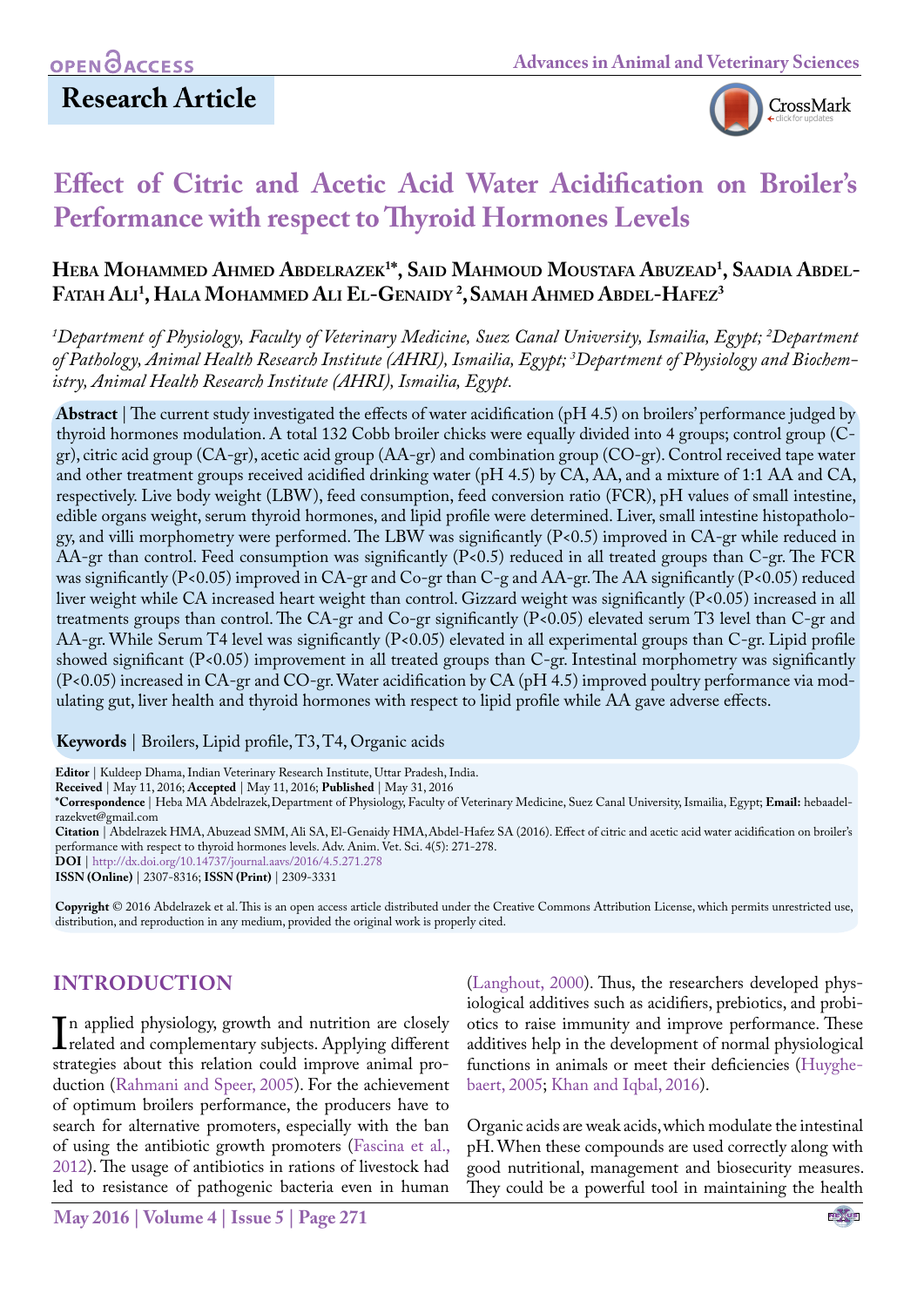# **OPEN**<sub>d</sub>

of the gastrointestinal tract (GIT) in poultry thus improving the performance [\(Huyghebaert et al., 2011](#page-6-2)). Moreover, feeding organic acids is thought to have several positive effects such as improving protein digestion ([Emami et al.,](#page-6-4) [2013](#page-6-4)), feed conversion ratio (FCR), growth performance, immunity ([Chowdhury et al., 2009;](#page-6-5) [Khan and Iqbal, 2016\)](#page-6-3) and enhancing mineral absorption [\(Nourmohammadi et](#page-6-6) [al., 2012](#page-6-6); [Wickramasinghe et al., 2014\)](#page-7-0). Citric acid (CA) and acetic acid (AA) have been used in diets due to their positive effect on birds' health and growth [\(Islam et al.,](#page-6-7) [2008](#page-6-7)).

The production of broilers in the poultry industry lasts only 35-42 days, one would expect that thyroid hormones should play a vital role during this period (Darras et al., 2000). Thyroid hormones (THs) including, triodothyronine (T3) and tetraiodothyronine (T4), have multiple effects on vertebrate metabolism and development through binding to a nuclear and mitochondrial thyroid hormone receptors. They have a wide range of metabolic effects through monitoring the basal metabolic rate. Beneficial effects of dietary additives, especially organic acids, on poultry energy and protein utilization have been reported [\(Pirgozliev et al.,](#page-6-8) [2008](#page-6-8)), but few data were available concerning their effect through modulation of thyroid hormone levels.

Therefore, current study aimed to investigate the effect of water acidification using CA, AA, and their combination on broilers' growth performance through determination of their effect on live body weight (LBW), feed intake (FI), feed conversion ratio (FCR) and edible organs weight. In addition to estimation of poultry energy status judged by thyroid hormones (T3 and T4) level and serum lipid profile parameters. As well as histopathological and morphometric changes in different segments of intestine.

# **MATERIAL AND METHODS**

### **Birds and Management**

A total number of 132 one-day-old Cobb 500 broiler chicks of both sexes, weighing 48- 53 g were purchased from Ismailia-Misr Poultry Company, Egypt. Chicks were left in a good ventilated clean place with temperature range  $(32-35\degree C)$ . Electric bulbs were used as a source of light and electrical heaters were used to adjust the temperature. The light was provided to chicks around the whole day length (24 hours). Chicks were vaccinated against Newcastle disease (ND) as well as Infectious Bursal Disease (Gumboro) during the experimental period as routine. All birds were treated in accordance with the birds use protocol approved by Faculty of Veterinary Medicine, Suez Canal University.

### **Experimental Diet**

Experimental birds offered 2 rations (starter, from 1-17

days of age and finisher, from 18– 35 days of age). Both diets were formulated to meet the nutrient requirements of broiler chicks according to [NRC \(1994\)](#page-6-9).

### **Experimental Design**

One-day-old experimental chicks were randomly divided into 4 groups, 33 chicks in each. The control group (C-gr) received basal diet and tap water. Citric acid group (CAgr) received basal diet and acidified drinking water (pH 4.5) (Açıkgözet et al., 2011) with CA monohydrate (Sigma, Australia). Acetic acid group (AA-gr) received basal diet and acidified drinking water of pH= 4.5 (Açıkgözet et al., 2011) with AA (El Gomhoria Co., Egypt). A combination group (Co-gr) received basal diet and acidified drinking water (pH 4.5) (Açıkgözet et al., 2011) with a mixture of 1:1 AA and CA. The treatments continued for 35 days. Both feed and water were allowed to experimental birds *ad libitum.*

Body weight and body weight gain of each bird were determined weekly according to [Brady \(1968\)](#page-6-10). The feed consumption (g/ week) was calculated per group by obtaining sum difference between the weight of offered feed and the remained portion for 7 days. Feed conversion ratio (FCR) was calculated weekly.

$$
FCR = \frac{(Feed \ consumption (g) / bird / week)}{(Body \ weight \ gain (g) / bird / week)}
$$

### **Blood Sampling**

Wing vein blood samples were drawn from overnight fasted 15 days old chicks [\(Scheele et al., 2003](#page-7-1)) and at the end of the experiment for sera production, which were stored at –20°C until hormonal and lipid profile assay.

### **pH Values for different Segments of Intestine**

Contents (10 g) from duodenum, jejunum and ileum were collected in 90 ml sterilized physiological saline under aseptic condition (1:10 dilution). The pH values were measured immediately by using a digital pH meter ([Al-Natour and](#page-5-0)  [Alshawabkeh, 2005\)](#page-5-0).

### **Edible Organs Weight**

At the end of the experimental period and after slaughtering of chicks, edible visceral organs (heart, liver, and gizzard) were taken, cleaned and weighed.

### **Thyroid Hormones**

Serum levels of T3 and T4 were determined by commercial enzyme-linked immunoassay kits (Taytec Incorporation, Canada) according to manufacturer's protocol.

### **Lipid Profile**

The levels of high-density lipoprotein cholesterol (HDL-c),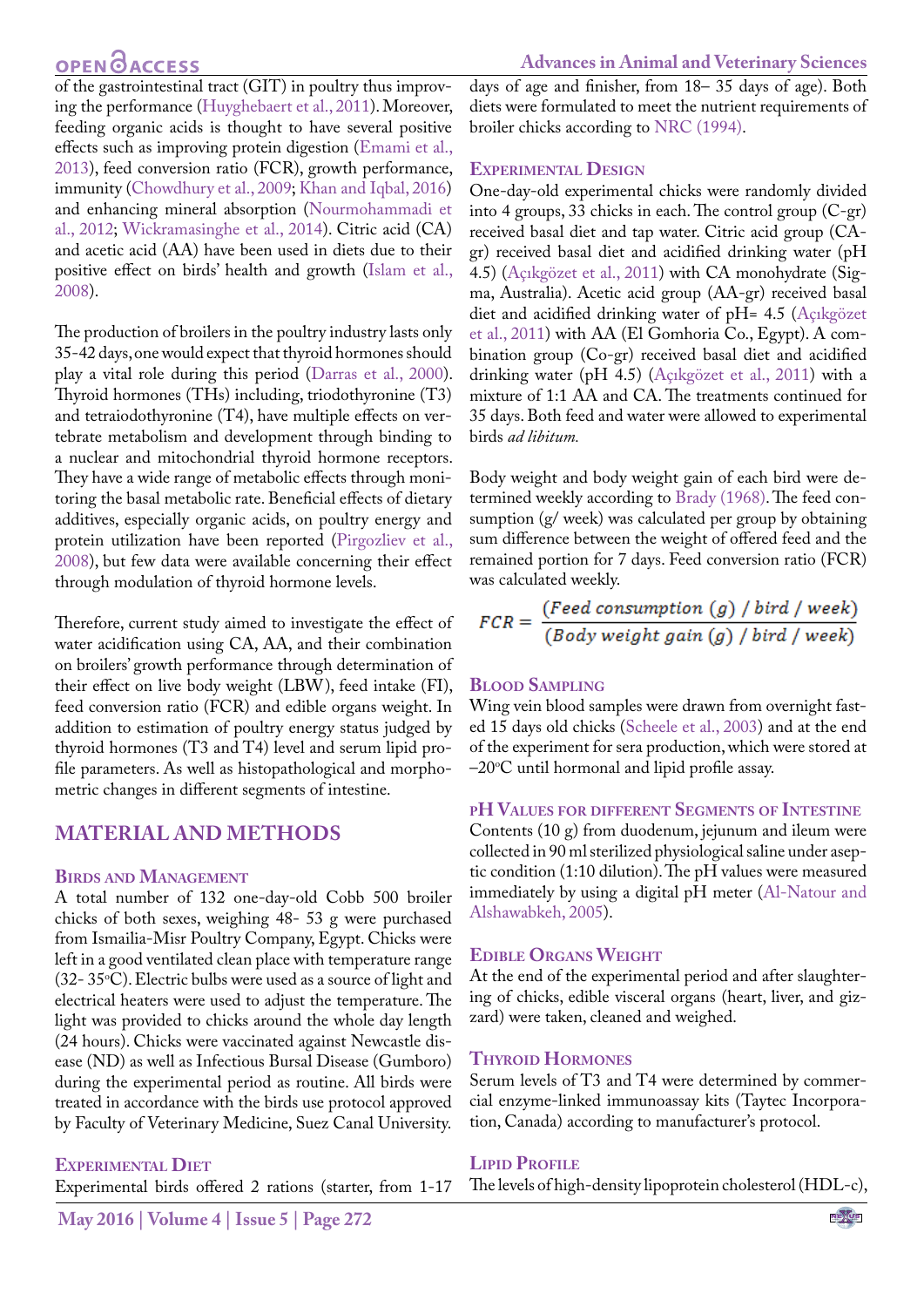<span id="page-2-0"></span>**Table 1:** Effect of organic acids (CA, AA and their combination) on LBW (g), feed consumption (g) and FCR of Cobb broiler chicks

|                                       |                   | $C-gr$                           | $CA-gr$                          | $AA-gr$                          | $Co-gr$                         |
|---------------------------------------|-------------------|----------------------------------|----------------------------------|----------------------------------|---------------------------------|
| Live body weight<br>(g)               | $1st$ w           | 98.40±0.87 <sup>a</sup>          | $98.98 \pm 1.03$ <sup>a</sup>    | $100.31 \pm 1.22$ <sup>a</sup>   | $95.91 \pm 1.33$ <sup>a</sup>   |
|                                       | $2^{\text{nd}}$ w | 281.97±5.32 <sup>a</sup>         | $268.7 \pm 5.22^{\text{a}}$      | 281.53±4.53 <sup>a</sup>         | $267.41 \pm 5.80^a$             |
|                                       | $3^{\text{rd}}$ w | $623.43 \pm 11.91$ <sup>a</sup>  | 627.97±9.53 <sup>a</sup>         | $606.33 \pm 15.42^a$             | 588.12±14.18 <sup>a</sup>       |
|                                       | $4^{th}$ w        | $1050.67 \pm 17.95$ <sup>a</sup> | $1106.10 \pm 14.85$ <sup>a</sup> | $972.00 \pm 24.71$               | 1038.17±22.89 <sup>ab</sup>     |
|                                       | $5^{th}$ w        | $1593.12 \pm 27.79$ <sup>a</sup> | $1738.12 \pm 31.91$ <sup>b</sup> | $1361.21 \pm 37.00$ <sup>c</sup> | 1473.33±32.54 <sup>ac</sup>     |
| <b>Feed Consumption</b><br>(g/week)   | $1st$ w           | $128.7 \pm 0.88$ <sup>d</sup>    | $133.70 \pm 0.88$ <sup>c</sup>   | $138.70\pm0.88^{\rm b}$          | $143.70 \pm 0.88$ <sup>a</sup>  |
|                                       | $2^{\text{nd}}$ w | $221.30 \pm 28.01$ <sup>a</sup>  | 216.30±28.02 <sup>a</sup>        | $233.00 \pm 41.02$ <sup>a</sup>  | $306.30 \pm 28.02^{\text{a}}$   |
|                                       | $3^{\text{rd}}$ w | $636.01 \pm 6.10^b$              | $635.00 \pm 7.61^b$              | $686.30 \pm 4.14$ <sup>a</sup>   | $601.70 \pm 7.98$ <sup>a</sup>  |
|                                       | $4^{th}$ w        | $924.02 \pm 5.81$ °              | $967.00 \pm 2.89^{\text{a}}$     | 989.00±2.90 <sup>a</sup>         | $1000.11 \pm 2.92$ <sup>a</sup> |
|                                       | $5^{th}$ w        | $1133 \pm 57.7$ <sup>b</sup>     | $1093.21 \pm 40.51$ <sup>b</sup> | $1135.31 \pm 41.16$ <sup>b</sup> | $1495.00\pm66.10^a$             |
| <b>Feed conversion</b><br>ratio (FCR) | $1st$ w           | $2.70 \pm 0.06^{\text{a}}$       | $1.90\pm0.06^{\rm b}$            | $1.77 \pm 0.05^{\rm b}$          | $1.91 \pm 0.04^b$               |
|                                       | $2nd$ w           | $1.80 \pm 0.06^{\text{a}}$       | $1.62 \pm 0.01$ <sup>a</sup>     | $2.65 \pm 0.03^b$                | $1.80 \pm 0.03$ <sup>a</sup>    |
|                                       | $3^{\text{rd}}$ w | $1.90 \pm 0.08$ <sup>ab</sup>    | $1.60 \pm 0.06^{\text{a}}$       | $2.00\pm0.17^{\rm b}$            | $1.81 \pm 0.01^a$               |
|                                       | $4^{th}$ w        | $1.96 \pm 0.09^{\mathrm{a}}$     | $1.59 \pm 0.02^b$                | $2.30\pm0.91$ <sup>c</sup>       | $1.70 \pm 0.02$ <sup>ab</sup>   |
|                                       | $5^{\text{th}}$ w | $1.98 \pm 0.05^{\text{a}}$       | $1.61 \pm 0.04^b$                | $2.30\pm0.04^a$                  | $1.70 \pm 0.04$ <sup>ab</sup>   |

Values are means ± standard error (SE); Values within the same row with different superscripts ( $a, b$  &c) indicate significant difference at (P<0.05)

triglycerides (TGs) and total cholesterol (TC) were calorimetrically measured using commercial kits (Diamond, Egypt). Serum low density lipoprotein cholesterol (LDL-c) was determined via enzymatic calorimetric kits (QCA Co., Spain) according to [Galler et al. \(2007\)](#page-6-11).

### **Histopathological Examination**

Part of each segment of small intestine and liver were taken immediately after slaughter and fixed in 10% formalin saline for 24 hours. Routine histological laboratory methods were performed and 5-μm thickness sections were stained with hematoxylin and eosin [\(Gridley, 1960](#page-6-12)). Morphometric analysis for intestinal villus height (VH, μm) and crypt depth (CD, μm) were carried out by Image J software ([Rasband, 1997](#page-6-13)). The VH was measured from the villus top to the lamina propria whereas CD was determined as the depth of the invagination between two adjacent villi ([Iji et](#page-6-14) [al., 2001](#page-6-14)).

### **STATISTICAL ANALYSIS**

All the obtained data were subjected to One-way analysis of variance(ANOVA) followed by Duncan's multiple range test using SPSS software (SPSS for Windows, version 16, USA) according to [\(Coakes and Steed, 2009\)](#page-6-15).

# **RESULTS**

[Table 1](#page-2-0) demonstrated that LBW was non-significantly altered in 1st, 2nd and 3rd weeks of treatments. While in the 4th week LBW, AA-gr showed significant (P<0.05) reduction when compared with C-gr and CA-gr. However, after 5 weeks of treatments, LBW of CA-gr was significantly (P<0.05) higher than the control and other treatments groups. Meanwhile, AA-gr showed significant (P<0.05) reduction as compared with both the C-gr and the CA-gr.

During the first week of treatments, feed consumption was significantly (P<0.05) reduced in all treated groups when compared with the control. In the 2<sup>nd</sup> week, there was no significant difference observed in chicken feed consumption among groups. After the 3<sup>rd</sup> and 4<sup>th</sup> week of treatments, both AA-gr and CO-gr induced a significant (P<0.05) reduction in feed consumption than control and CA-gr. At the last week of treatments a significant (P<0.05) reduction in feed consumption was observed in all treated groups as compared to control [\(Table 1](#page-2-0)).

Feed conversion ratio demonstrated a significant (P<0.05) reduction in all experimental groups as compared with control after the 1<sup>st</sup> week of treatments. However, at 2<sup>nd</sup> week, there was a significant (P<0.05) increase in AA-gr FCR than the control and, other treatments groups. At the end of the 3rd week of treatments, there was a significant (P<0.05) reduction in CA-gr and CO-gr as compared with AA-gr. After the  $4<sup>th</sup>$  week there was significant (P<0.01) increase in the AA-gr FCR than the other groups. Meanwhile, there was significant (P<0.05) reduction in the CAgr FCR than control. At the last week of treatments FCR showed a significant (P<0.05) reduction in CA-gr FCR than control and AA-gr ([Table 1\)](#page-2-0).

Liver weight was significantly (P<0.05) reduced in AAgr than CA and CO-gr. While gizzard weight showed a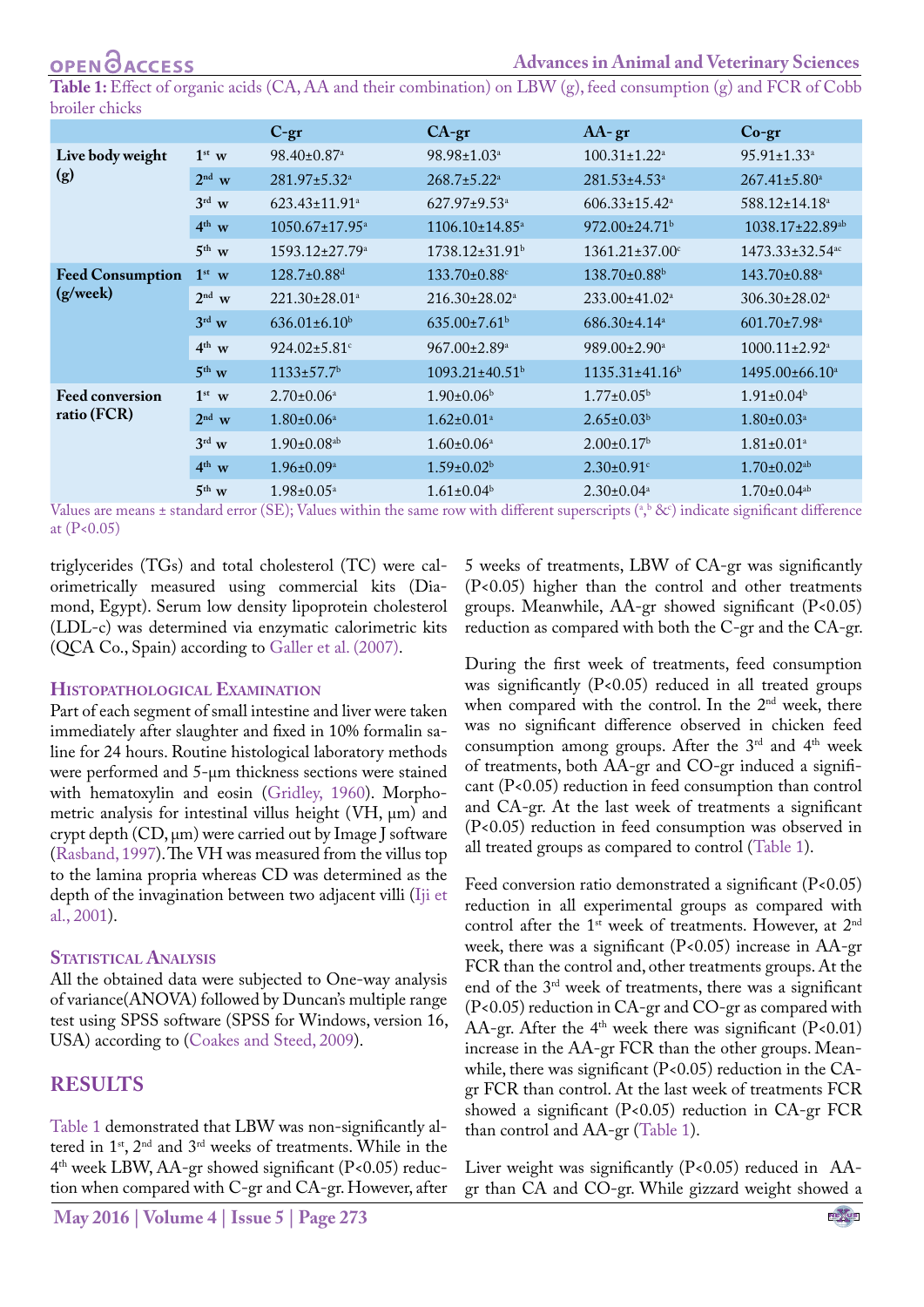# OPEN **OACCESS**

### **Advances in Animal and Veterinary Sciences**

<span id="page-3-0"></span>**Table 2:** Effect of organic acids (CA, AA and their combination) on edible organs weight (g), intestinal pH, villi length  $(\mu m)$  and crypts depth  $(\mu m)$  of Cobb broiler chicks

|                      |               | $C-gr$                         | $CA-gr$                       | $AA-gr$                        | $Co-gr$                       |
|----------------------|---------------|--------------------------------|-------------------------------|--------------------------------|-------------------------------|
| Edible organs weight | Liver         | $44.40 \pm 2.41$ <sup>ab</sup> | $49.60 \pm 2.31$ <sup>a</sup> | $35.81 \pm 1.50^{\circ}$       | $44.71 \pm 1.40^a$            |
|                      | Gizzard       | $23.50 \pm 1.21$ <sup>b</sup>  | $31.00 \pm 1.70$ <sup>a</sup> | $31.21 \pm 2.20^a$             | $31.56 \pm 2.40^a$            |
|                      | Heart         | $7.70 \pm 0.50$ <sup>a</sup>   | $10.30\pm0.60^{\rm b}$        | $8.10\pm0.60^{ab}$             | $7.34 \pm 0.40^a$             |
| Intestinal pH        | Duodenum      | $5.76 \pm 0.06$ <sup>a</sup>   | $5.70 \pm 0.07$ <sup>a</sup>  | $5.60\pm0.03$ <sup>a</sup>     | $5.65 \pm 0.04$ <sup>a</sup>  |
|                      | Jejunum       | $6.54 \pm 0.04$ <sup>a</sup>   | $6.42 \pm 0.07$ <sup>a</sup>  | $6.40\pm0.06$ <sup>a</sup>     | $6.44 \pm 0.03$ <sup>a</sup>  |
|                      | <b>Ileum</b>  | $7.74 \pm 0.05$ <sup>a</sup>   | $7.53 \pm 0.04$ <sup>a</sup>  | $7.45 \pm 0.02$ <sup>a</sup>   | $7.41 \pm 0.05$ <sup>a</sup>  |
| Morphometric         | Villus length | $171.61 \pm 5.28$ <sup>a</sup> | $225.70 \pm 7.65^{\rm b}$     | $181.10 \pm 4.49$ <sup>a</sup> | 245.60±5.74 <sup>b</sup>      |
| analysis             | Crypts depth  | $40.00 \pm 2.33$ <sup>a</sup>  | $60.51 \pm 2.86$ <sup>b</sup> | $37.50 \pm 2.52$ <sup>a</sup>  | $50.91 \pm 1.98$ <sup>c</sup> |

Values are means ± SE; Values within the same row with different superscripts ( $a, b \& c$ ) indicate significant difference at (P<0.05)

<span id="page-3-1"></span>**Table 3:** Effect of organic acids (CA, AA and their combination) on serum T3 (ng/ml), T4 (ng/ml), HDL-c (mg/dl), LDL-c (mg/dl), TC (mg/dl) and TG (mg/dl) of Cobb broiler chicks

|                |                | $C-gr$                         | $CA-gr$                         | $AA-$ gr                       | $Co-gr$                         |
|----------------|----------------|--------------------------------|---------------------------------|--------------------------------|---------------------------------|
| T <sub>3</sub> | 2 <sub>w</sub> | $4.00 \pm 0.11$ <sup>a</sup>   | $4.92 \pm 0.11^{\rm b}$         | $3.94 \pm 0.14$ <sup>a</sup>   | $4.42 \pm 0.14$ <sup>ab</sup>   |
|                | 5w             | $4.24 \pm 0.08$ <sup>b</sup>   | $5.16 \pm 0.16^a$               | $4.65 \pm 0.15^{ab}$           | $4.99 \pm 0.12$ <sup>a</sup>    |
| T <sub>4</sub> | 2 <sub>w</sub> | $0.49 \pm 0.00$ <sup>ab</sup>  | $0.50 \pm 0.01$ <sup>b</sup>    | $0.47 \pm 0.01$ <sup>a</sup>   | $0.50 \pm 0.00$ <sup>ab</sup>   |
|                | 5w             | $0.48 \pm 0.00^b$              | $0.50 \pm 0.01$ <sup>a</sup>    | $0.49 \pm 0.00^a$              | $0.50 \pm 0.00^a$               |
| <b>TC</b>      | 2 <sub>w</sub> | $184.02 \pm 4.50$ <sup>a</sup> | $164.01 \pm 8.50$ <sup>ab</sup> | 148.30±5.50 <sup>b</sup>       | $167.00 \pm 2.60$ <sup>ab</sup> |
|                | 5w             | $140.02 \pm 2.04$ <sup>a</sup> | $100.01 \pm 8.17$ <sup>b</sup>  | $85.00\pm6.12^{\mathrm{b}}$    | $90.00 \pm 4.08$                |
| <b>TG</b>      | 2 <sub>w</sub> | $120.00 \pm 5.60$ <sup>a</sup> | $113.33 \pm 4.12$ <sup>ab</sup> | $98.31 \pm 2.30^b$             | $113.00 \pm 1.00$ <sup>ab</sup> |
|                | 5w             | $120.80 \pm 2.04$ <sup>a</sup> | $73.11 \pm 1.22$ <sup>b</sup>   | $63.11 \pm 1.23$ <sup>b</sup>  | $63.20 \pm 1.23$ <sup>b</sup>   |
| $HDL-c$        | 2 <sub>w</sub> | $120.30 \pm 6.91$ <sup>a</sup> | $108.31 \pm 4.80^a$             | $100.01 \pm 7.51$ <sup>a</sup> | $103.00 \pm 1.21$ <sup>a</sup>  |
|                | 5w             | 40.00 $\pm$ 1.29 $\mathrm{a}$  | $65.00\pm2.06^{\mathrm{b}}$     | $63.00 \pm 1.23$ <sup>b</sup>  | $55.00 \pm 2.39^{\mathrm{b}}$   |
| $LDL-c$        | 2 <sub>w</sub> | $39.71 \pm 4.31$ <sup>a</sup>  | $33.00 \pm 3.21$ <sup>a</sup>   | $28.70 \pm 2.40^{\circ}$       | $41.31 \pm 1.70$ <sup>a</sup>   |
|                | 5w             | $76.00 \pm 1.03$ <sup>a</sup>  | $20.01 \pm 0.71$ <sup>b</sup>   | $9.00 \pm 1.05$ <sup>c</sup>   | $22.00 \pm 0.89$ <sup>b</sup>   |

Values are means ± SE; Values within the same row with different superscripts ( $a, b \& c$ ) indicate significant difference at (P<0.05)

significant (P<0.05) increment in all treated groups as compared with the C-gr. Heart weight revealed significant (P<0.05) increase in the CA-gr than the C-gr and the CO-gr [\(Table 2](#page-3-0)).

The effect of water acidification on pH values of different segments of GIT showed no significant differences.

On the  $2^{nd}$  week, CA induced significant (P<0.05) increase in serum T3 concentration than the C-gr and the AAgr. While T4 was significantly (P<0.05) elevated in CAgr than AA-gr. However, in the 5<sup>th</sup> week the CA-gr and the Co-gr showed significant (P<0.05) elevation in serum T3 concentration than the C-gr. While serum T4 concentration significantly (P<0.05) elevated in all experimental groups than the C-gr ([Table 3\)](#page-3-1).

[Table 3](#page-3-1) demonstrated that TC and TGs were significantly (P<0.05) decreased in the AA-gr than the C-gr. However, HDL-c and LDL-c showed no significant changes in all experimental groups at the 2nd week. At the end of experimental period, TC and TGs showed a significant (P<0.05)

**May 2016 | Volume 4 | Issue 5 | Page 274**

reduction in the CA-gr, theAA-gr and the CO-gr than control. However, HDL-c was increased significantly (P<0.05) in all treated groups than control at the  $5<sup>th</sup>$  week only. LDL-c showed significant (P<0.05) reduction in all treatments groups when compared to the control at the 5<sup>th</sup> week only.

Histomorphometric examination revealed an increase in both villus length and width, in addition, to increasing in crypt depth of small intestine of CA-gr and CO-gr compared to control and acetic acid groups ([Figure 1\)](#page-4-0). The morphometric analysis of intestinal villi length and crypts depth revealed a highly significant (P<0.05) increase in villus length in both CA-gr and CO-gr than the C-gr and the AA-gr. Moreover, crypt depth showed a highly significant (P<0.05) increase in CA-gr than other groups while CO-gr showed significant (P<0.05) increase in crypt depth than control and AA groups [\(Table 2\)](#page-3-0). Goblet cell number per unit area of small intestine increased in birds treated with CA acidified water in comparison with control birds. The AA-gr showed tearing and sloughing of the intestinal mucosa ([Figure 1C](#page-4-0)).

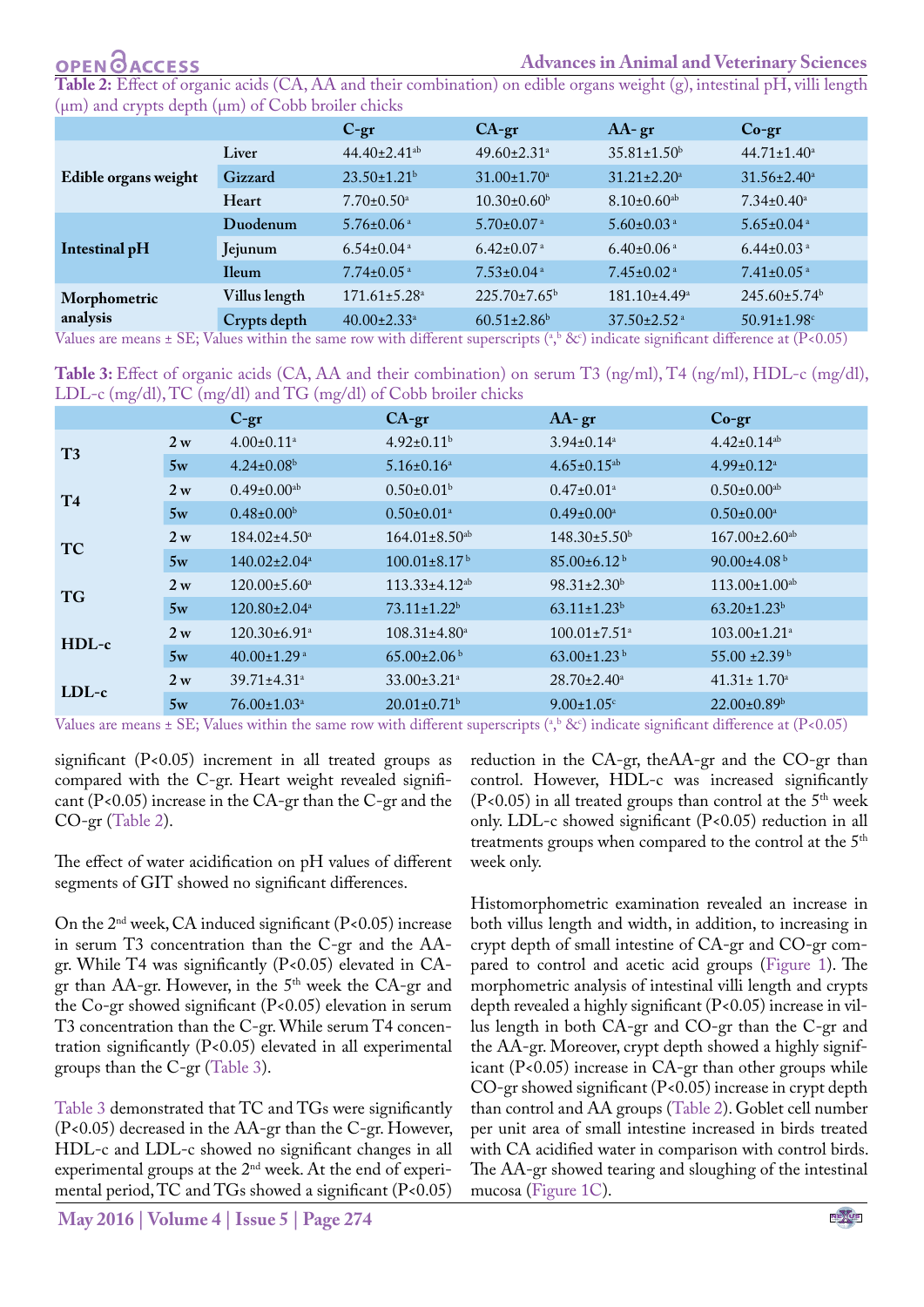# **OPEN**OACCESS

# Citric acid Control B **Acetic acid** Citric + acetic D  $\mathbf C$

<span id="page-4-0"></span>Figure 1: Photomicrographs showing small intestine of broiler chicks, of control **(A)**, citric acid **(B)**, acetic acid **(C)** and citric+acetic acid **(D)** groups. Citric acid and citric+acetic groups showed an improvement in villus height and width. Goblet cells number per unit area of small intestine was increased in citric acid and citric+acetic acid groups. Acetic acid group showed degeneration and sloughing of intestinal mucosa. Hematoxylin and eosin stain (H&E stain). X100



<span id="page-4-1"></span>Figure 2: Photomicrographs showing liver of broiler chickens 5w old of control **(A)**, citric acid **(B)**, acetic acid **(C)** and citric+acetic acid **(D)** groups. Citric acid and combination groups showed normal hepatocytes architecture. Acetic acid group showed congestion in central vein (CV), hypremia and hydrobic degeneration in hepatocytes around CV. Hematoxylin and eosin stain (H&E stain). X250

Liver histopathology showed hyperemia and hydropic degeneration in acetic acid group ([Figure 2C\)](#page-4-1) while citric acid and combination groups showed normal architecture of liver parenchyma [\(Figure 2D](#page-4-1)).

### **DISCUSSION**

Organic acids have been added to feed or drinking water of poultry flocks to improve production or to reduce the

### **Advances in Animal and Veterinary Sciences**

spread of diseases. Despite increasing number of studies, there is still a long way to a firm knowledge on the biological potency of water acidification by organic acids in improving poultry performance. Improved body weight and FCR could be achieved by physiological interventions of thyroid hormones especially T3 that influence all major metabolic pathways. In this study, the potential effect of CA, AA and their combination as water acidifiers on broilers body weight, feed consumption, FCR, edible organs weight, intestinal pH, serum T3 and T4 and lipid profile (TC, TGs, HDL-c and LDL-c) were evaluated as well as the histopathological examination of liver and intestine.

Concerning broilers LBW, AA-gr showed significant (P<0.05) reduction in LBW than the C-gr and the CAgr on 4<sup>th</sup> W of the experiment. However, in the last week  $(5<sup>th</sup>W)$  of treatments LBW of CA-gr was significantly higher (P<0.05) than the C-gr and the AA-gr. While the AA-gr showed significant  $(P<0.05)$  reduction in LBW than the C-gr and the CA-gr. The improvement in LBW are in accordance with results of [Abdel-Fattah et al.](#page-5-1) [\(2008\),](#page-5-1) [Chowdhury et al. \(2009\)](#page-6-5), [Saki et al. \(2011\)](#page-6-16), [\(2014\)](#page-7-2), [Wickramasinghe et al. \(2014\)](#page-7-0) and [Mohamed et al. \(2016\)](#page-6-17). While the reduction by AA in LBW coincided with [At](#page-5-2)[tia et al. \(2013\).](#page-5-2) The improved body weight in birds supplemented with CA may be due to improved utilization of minerals [\(Boling et al., 2000](#page-6-18); [Chowdhury et al., 2009\)](#page-6-5), protein and amino acids digestibility [\(Kirchgessner and](#page-6-19) [Roth, 1988\)](#page-6-19) that is manifested by healthier gut epithelium. Moreover, the significant (P<0.05) increase in villus height and crypt depth in CA-gr allowed more surface area for nutrient absorption (Kaya et al., 2015). The more powerful effect of CA could be attributed to citrate, which is the conjugate base of citric acid that involved in the physiological oxidation of acetate from fats, proteins, and carbohydrates. The acetate from these macronutrients is converted into the intracellular energy of ATP, as well as the common by-products water and carbon dioxide. This chemical reactions series is central to nearly all metabolic reactions and is the source of about two-thirds of the energy derived from in higher organisms ([Evans and Ratledget, 1985\)](#page-6-20) which are manifested by the improved liver microscopic picture [\(Figure 2](#page-4-1)). Another explanation for the improved LBW may be due to closely associated enhancement in the thyroid gland activity that is manifested here by the elevated level of T3 and T4 which supported by the findings of [El-Hakim et al. \(2009\)](#page-6-21).

The decrement in LBW in AA-gr might be due to the strong taste of acetic acid water that might reduce feed and water consumption that was demonstrated in the  $1<sup>st</sup>$ ,  $3<sup>rd</sup>$ ,  $4<sup>th</sup>$ and 5th week of the experiment. The reduction in feed intake consequently reduced growth performance of broilers [\(El-Hakim et al., 2009](#page-6-21)). Moreover, AA caused various degrees of degeneration and sloughing of hepatic and intes-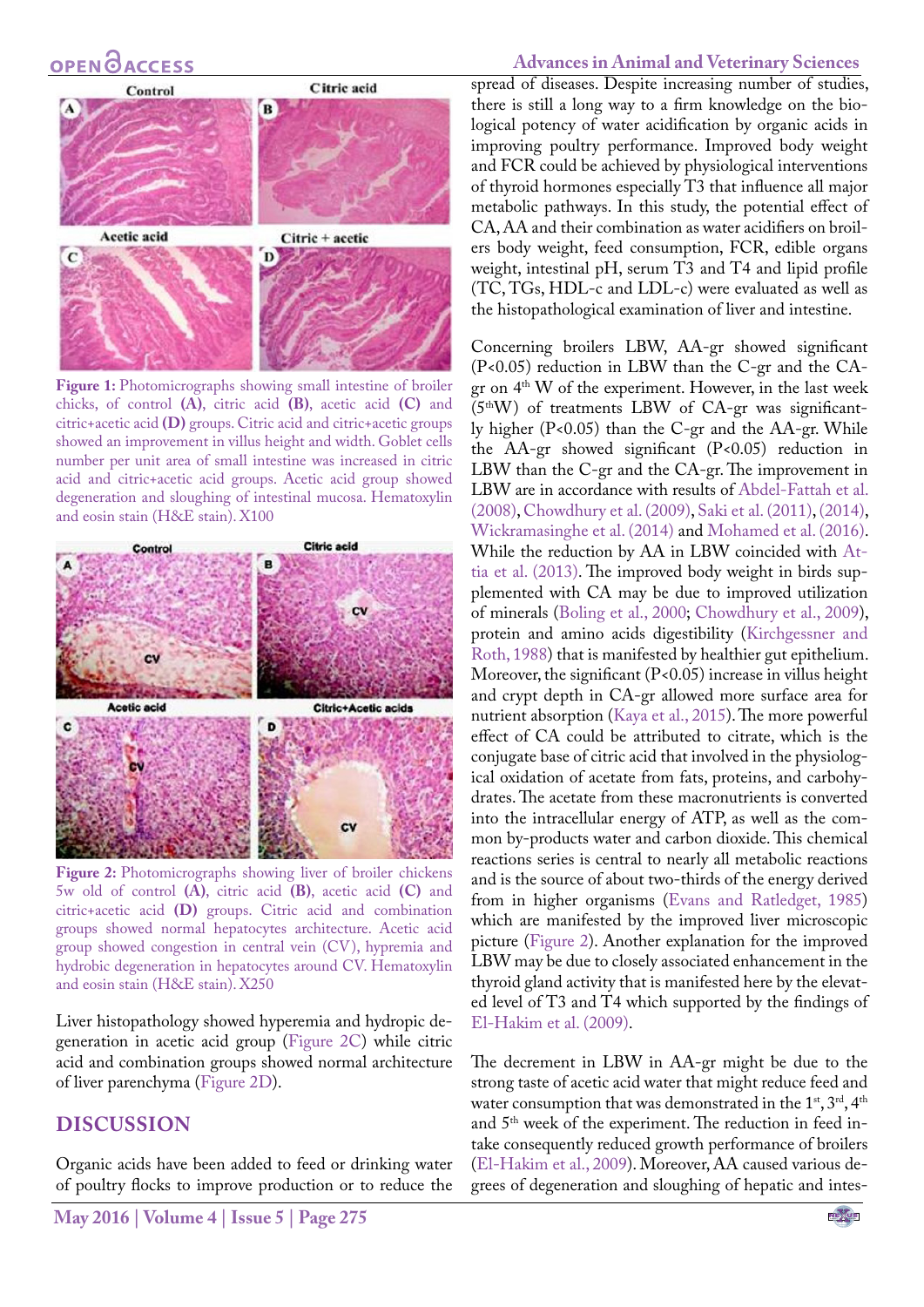# **OPEN CACCESS**

tinal cells that impede absorption and subsequent growth rate of broilers which coincide with [Attia et al. \(2013\).](#page-5-2) Consequently, FCR was significantly improved in CA-gr and CO-gr while worsen in AA-gr may be due to the incrimination of CA metabolites, as metabolic intermediate, in several metabolic pathways in appositive manner that decreased the amount of feed to weight gain ratio. Also, this effect was reflected on the effect of CA in improvement of edible organs weight especially gizzard and heart. These results were in agreement with those of [Nourmo](#page-6-22)[hammadi et al., \(2010\),](#page-6-22) [\(2011\).](#page-6-23)

Results of the current study, at the 2nd week of the experimental period, the CA-gr revealed significant  $(P<0.05)$ elevation in serum T3 concentration than the C-gr and the AA-gr. While T4 was significantly (P<0.05) elevated in CA-gr than AA-gr. However, at the 5<sup>th</sup> week, the CAgr and the Co-gr significantly (P<0.05) elevated serum T3 concentration than control and AA-gr while serum T4 concentration significantly (P<0.05) elevated in all experimental groups than control. These results were similar to those obtained by [Abdel-Fattah et al. \(2008\)](#page-5-1), [Nour](#page-6-23)[mohammadi et al. \(2011\)](#page-6-23) and [Kamal and Ragaa \(2014\).](#page-6-24) Current results suggested superior metabolic and growth performance due to the addition of acidifiers into broiler chicks' diet that was reflected on the improved body weight and feed conversion, especially in CA-gr. These effects could be achieved by physiological interventions of thyroid hormones especially T3 that influence all major metabolic pathways. Where, T3 binds to the thyroid hormone receptors in poultry with higher affinity compared with T4, which is considered to be a pro-hormone (Darras et al., 2000; [Decuypere et al., 2005\)](#page-6-25). Their most obvious and well-known action to increase the basal energy expenditure by acting on protein, carbohydrates and lipid metabolism with special regard to lipid metabolism, thyroid hormones can affect biosynthesis, mobilization, and biodegradation of lipids, although degradation is influenced more than synthesis. They favour lipolysis in the adipose tissue resulting in a decrease in plasma cholesterol content as noticed here and they may have an indirect effect on lipogenesis ([Pucci et al., 2000\)](#page-6-26). Hyperthyroidism and peripheral conversion of T3 to T4 could signify better and lower lipid profile parameters TC, TGs and LDL-c especially at the end of the experimental period with improved growth performance parameters ([Sturkie, 1](#page-7-3)986). Moreover, thyroid hormones could stimulate protein synthesis ([Todini, 2007](#page-7-4)) and enhance the rate of glucose oxidation and intestinal absorption. They increase liver gluconeogenesis through gene activation ([Eshratkhah et al., 2010;](#page-6-27) [Yen et al., 2003](#page-7-5)).

Taking together all the above mentioned data; it is clear that CA had more powerful effect in promoting broilers growth that is mediated by various effects; among which it act as acidifier on gut mucosa and activity and chemical

mediator in metabolic pathways inside the body. Moreover, it could modulate thyroid hormones (especially T3) that interplays with different metabolic and pathways inside the body. On the other, hand AA gave retrograde results due to its adverse effects on gut health and liver integrity while combination group sat on the border line of improvement to these parameters.

### **CONCLUSION**

The addition of CA to broilers water (pH 4.5); improved and promoted broilers' growth performance via modulating gut mucosal health, liver health and thyroid hormones (T3 and T4) with respect to lipid profile. That reflects the more powerful effect of CA in balancing body internal homeostasis. On the contrary, AA failed to establish this balance causing deteriorated performance and gut mucosal health. The combination between CA and AA (1:1) sat on the borderline.

# **CONFLICT OF INTEREST**

All the authors declare that there is no conflict of interest between them.

# **AUTHORS' CONTRIBUTION**

Dr. Heba MA Abdelrazek had shared in experiment design, performing the experiment, serum analysis, writing and editing the manuscript, Prof. Said MM Abuzead had shared in experiment design, revision of the manuscript, Prof. Saadia A Ali had shared in writing, revision and editing of the manuscript, Prof. Hala M Ali EL-Genaidy had made the histopathology and Mrs. Samah A Abd El-Hafez had shared in performing the experiment and made the statistical analysis.

### **REFERENCES**

- <span id="page-5-1"></span>•Abdel-Fattah S, El-Sanhoury M, El-Mednay N and Abdel-Azeem F (2008). Thyroid activity, some blood constituents, organs morphology and performance of broiler chicks fed supplemental organic acids. Int. J. Poult. Sci. 7: 215-222. <http://dx.doi.org/10.3923/ijps.2008.215.222>
- •Açıkgözet Z, Bayraktar H and Altan O (2011). Effects of formic acid administration in the drinking water on performance, intestinal microflora and carcass contamination in male broilers under high ambient temperature. Asian-Australasian J. Anim. Sci. 24: 96-102.
- <span id="page-5-0"></span>•Al-Natour MQ and Alshawabkeh KM (2005). Using varying levels of formic acid to limit growth of Salmonella gallinarum in contaminated broiler feed. Asian-Australasian J. Anim. Sci. 18: 390-395.
- <span id="page-5-2"></span>•Attia YA, El-Hamid AEA, Ellakany HF, Bovera F, Al-Harthi MA and Ghazaly SA (2013). Growing and laying performance of Japanese quail fed diet supplemented with

**NEXUS**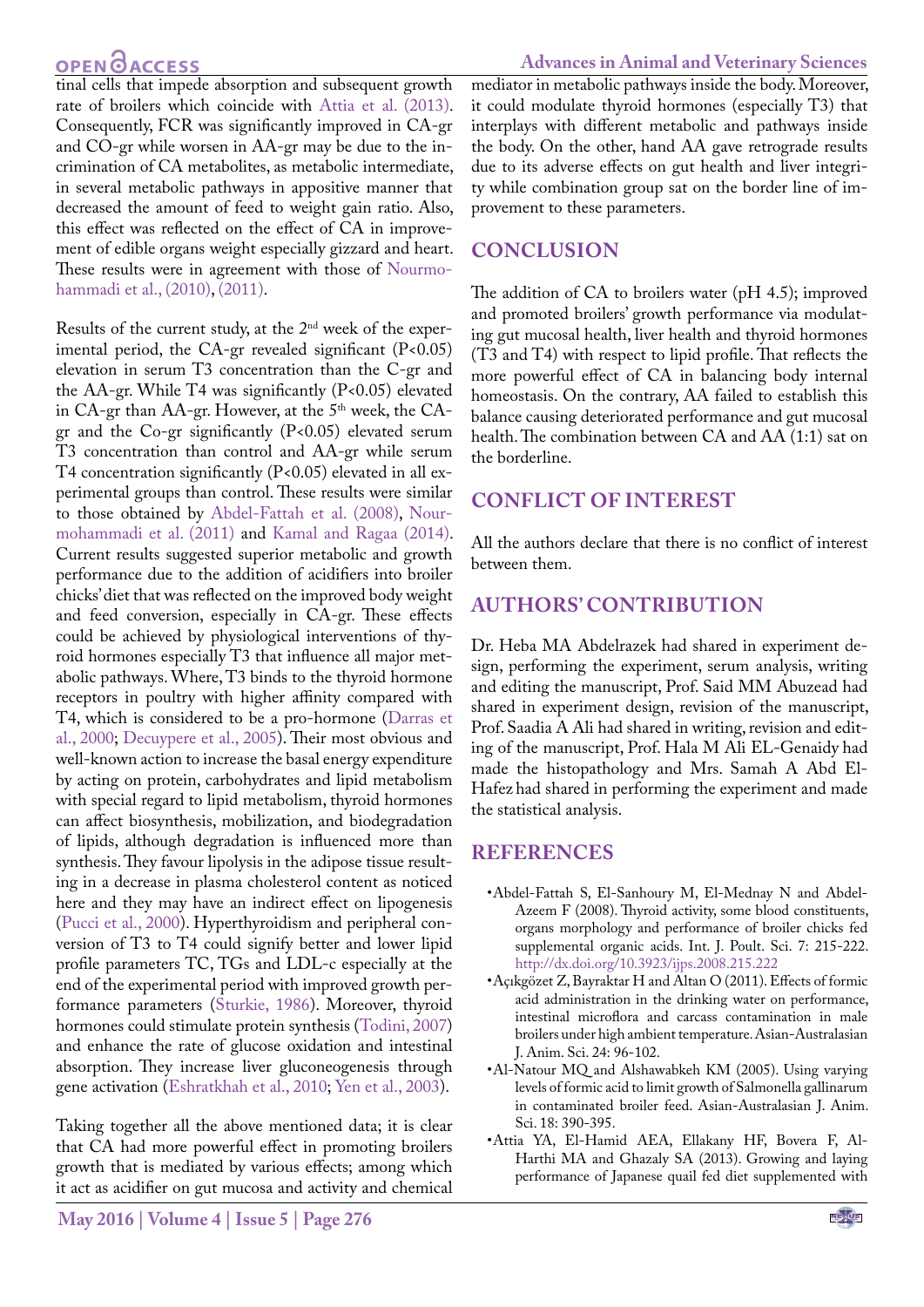#### <span id="page-6-14"></span>**Advances in Animal and Veterinary Sciences**

# **OPEN**OACCESS

different concentrations of acetic acid. Italian J. Anim. Sci. 12: 37.<http://dx.doi.org/10.4081/ijas.2013.e37>

- <span id="page-6-18"></span>•Boling S, Douglas M, Snow J, Parsons C and Baker D (2000). Citric acid does not improve phosphorus utilization in laying hens fed a corn-soybean meal diet. Poul. Sci. 79: 1335-1337.<http://dx.doi.org/10.1093/ps/79.9.1335>
- <span id="page-6-10"></span>•Brady W (1968). Measurements of some poultry performance parameters. Vet. Rec. 88: 245-260.
- <span id="page-6-5"></span>•Chowdhury R, Islam K, Khan M, Karim M, Haque M, Khatun M and Pesti G (2009). Effect of citric acid, avilamycin, and their combination on the performance, tibia ash, and immune status of broilers. Poul. Sci. 88: 1616-1622. [http://](http://dx.doi.org/10.3382/ps.2009-00119) [dx.doi.org/10.3382/ps.2009-00119](http://dx.doi.org/10.3382/ps.2009-00119)
- <span id="page-6-15"></span>•Coakes SJ and Steed L (2009). SPSS: Analysis without anguish using SPSS version 14.0 for Windows John Wiley & Sons, Inc.
- •Darras VM, Van der Geyten S and Kühn ER (2000). Thyroid hormone metabolism in poultry. Biotechnologie, Agronomie, Société et Environnement. 4: 13-20.
- <span id="page-6-25"></span>•Decuypere E, Van As P, Van der Geyten S and Darras V (2005). Thyroid hormone availability and activity in avian species: a review. Domes. Anim. Endocrinol. 29: 63-77. [http://dx.doi.](http://dx.doi.org/10.1016/j.domaniend.2005.02.028) [org/10.1016/j.domaniend.2005.02.028](http://dx.doi.org/10.1016/j.domaniend.2005.02.028)
- <span id="page-6-21"></span>•El-Hakim AA, Cherian G and Ali M (2009). Use of organic acid, herbs and their combination to improve the utilization of commercial low protein broiler diets. Int. J. Poult. Sci. 8:14-20. <http://dx.doi.org/10.3923/ijps.2009.14.20>
- <span id="page-6-4"></span>•Emami NK, Naeini SZ and Ruiz-Feria C (2013). Growth performance, digestibility, immune response and intestinal morphology of male broilers fed phosphorus deficient diets supplemented with microbial phytase and organic acids. Livestock Sci. 157: 506-513. [http://dx.doi.org/10.1016/j.](http://dx.doi.org/10.1016/j.livsci.2013.08.014) [livsci.2013.08.014](http://dx.doi.org/10.1016/j.livsci.2013.08.014)
- <span id="page-6-27"></span>•Eshratkhah B, Sadaghian M, Eshratkhah S, Pourrabbi S and Najafian K (2010). Relationship between the blood thyroid hormones and lipid profile in Moghani sheep; influence of age and sex. Comp. Clinic. Pathol. 19: 15-20. [http://dx.doi.](http://dx.doi.org/10.1007/s00580-009-0904-x) [org/10.1007/s00580-009-0904-x](http://dx.doi.org/10.1007/s00580-009-0904-x)
- <span id="page-6-20"></span>•Evans CT and Ratledget C (1985). The physiological significance of citric acid in the control of metabolism in lipid-accumulating yeasts. Biotechnol. Genetic Engin. Rev. 3: 349-376. [http://dx.doi.org/10.1080/02648725.1985.106](http://dx.doi.org/10.1080/02648725.1985.10647818) [47818](http://dx.doi.org/10.1080/02648725.1985.10647818)
- •Fascina VB, Sartori JR, Gonzales E, Carvalho FBd, Souza IMGPd, Polycarpo GdV, Stradiotti AC and Pelícia VC (2012). Phytogenic additives and organic acids in broiler chicken diets. Revista Brasileira de Zootecnia. 41: 2189-2197. <http://dx.doi.org/10.1590/S1516-35982012001000008>
- <span id="page-6-11"></span>•Galler A, Gelbrich G, Kratzsch J, Noack N, Kapellen T and Kiess W (2007). Elevated serum levels of adiponectin in children, adolescents and young adults with type 1 diabetes and the impact of age, gender, body mass index and metabolic control: a longitudinal study. Eu. J. Endocrinol. 157: 481-489. <http://dx.doi.org/10.1530/EJE-07-0250>
- <span id="page-6-12"></span>•Gridley MF (1960). Manual of histologic and special staining techniques McGraw-Hill INC, New York.
- <span id="page-6-2"></span>•Huyghebaert G (2005). Alternatives for antibiotics in poultry Third Mid-Atlantic Nutrition Conference, Timonium, Maryland.
- •Huyghebaert G, Ducatelle R and Immerseel FV (2011). An update on alternatives to antimicrobial growth promoters for broilers. Vet. J. 187: 182-188. [http://dx.doi.org/10.1016/j.](http://dx.doi.org/10.1016/j.tvjl.2010.03.003) [tvjl.2010.03.003](http://dx.doi.org/10.1016/j.tvjl.2010.03.003)
- •Iji P, Saki A and Tivey D (2001). Intestinal development and body growth of broiler chicks on diets supplemented with non-starch polysaccharides. Anim. Feed Sci. Technol. 89: 175-188. [http://dx.doi.org/10.1016/S0377-](http://dx.doi.org/10.1016/S0377-8401(00)00223-6) [8401\(00\)00223-6](http://dx.doi.org/10.1016/S0377-8401(00)00223-6)
- <span id="page-6-7"></span>•Islam M, Khandaker Z, Chowdhury S and Islam K (2008). Effect of citric acid and acetic acid on the performance of broilers. J. Bangla. Agri. Uni. 6: 315-320.
- <span id="page-6-24"></span>•Kamal AM and Ragaa NM (2014). Effect of Dietary Supplementation of Organic Acids on Performance and Serum Biochemistry of Broiler Chicken. Nature Sci. 12: 38-45.
- •Kaya A, Kaya H, Gül M, Yildirim AB and Timurkaan S (2015). Effect of different levels of organic acids in the diets of hens on laying performance, egg quality criteria, blood parameters, and intestinal histomorphology. Indian J. Anim. Res. 49: 645-651. <http://dx.doi.org/10.18805/ijar.5577>
- <span id="page-6-3"></span>•Khan SH and Iqbal J (2016). Recent advances in the role of organic acids in poultry nutrition. J. Appl. Anim. Res. 44: 359-369. [http://dx.doi.org/10.1080/09712119.2015.10795](http://dx.doi.org/10.1080/09712119.2015.1079527) [27](http://dx.doi.org/10.1080/09712119.2015.1079527)
- <span id="page-6-19"></span>•Kirchgessner M and Roth F (1988). Ergotrope Effekte durch organische Säuren in der Ferkelaufzucht und Schweinemast. Übersichten zur Tierernährung. 16: 93-108.
- <span id="page-6-1"></span>•Langhout P (2000). New additives for broiler chickens. World Poul. 16: 22-27.
- <span id="page-6-17"></span>•Mohamed RI, Mosaad GM and Abd-Ellah AEM (2016). Effect of Feeding Citric Acid on Performance of Broiler Ducks Fed Different Protein Levels. J. Adv. Vet. Res. 6: 18- 26.
- <span id="page-6-22"></span>•Nourmohammadi R, Hosseini SM and Farhangfar H (2010). Effect of Dietary Acidification on Some Blood Parameters and Weekly Performance of Broiler Chickens. J. Anim. Vet. Adv. 9: 3092-3097. [http://dx.doi.org/10.3923/](http://dx.doi.org/10.3923/javaa.2010.3092.3097) [javaa.2010.3092.3097](http://dx.doi.org/10.3923/javaa.2010.3092.3097)
- <span id="page-6-23"></span>•Nourmohammadi R, Hosseini SM, Saraee H and Arab A (2011). Plasma thyroid hormone concentrations and pH values of some GI-tract segments of broilers fed on different dietary citric acid and microbial phytase levels. Am. J. Anim. Vet. Sci. 6:1-6. <http://dx.doi.org/10.3844/ajavsp.2011.1.6>
- <span id="page-6-6"></span>•Nourmohammadi R, Hosseini SM, Farhangfar H and Bashtani M (2012). Effect of citric acid and microbial phytase enzyme on ileal digestibility of some nutrients in broiler chicks fed corn-soybean meal diets. Italian J. Anim. Sci. 11: 7. [http://](http://dx.doi.org/10.4081/2326) [dx.doi.org/10.4081/2326](http://dx.doi.org/10.4081/2326)
- <span id="page-6-9"></span>•NRC (1994). Nutritional requirements of poultry, National academy press, Washington, DC.
- <span id="page-6-8"></span>•Pirgozliev V, Murphy T, Owens B, George J and McCann M (2008). Fumaric and sorbic acid as additives in broiler feed. Res. Vet. Sci. 84: 387-394. [http://dx.doi.org/10.1016/j.](http://dx.doi.org/10.1016/j.rvsc.2007.06.010) [rvsc.2007.06.010](http://dx.doi.org/10.1016/j.rvsc.2007.06.010)
- <span id="page-6-26"></span>•Pucci E, Chiovato L and Pinchera A (2000). Thyroid and lipid metabolism. Int. J. Obesity Related Metabolic Disorders. 24: S109-S112. <http://dx.doi.org/10.1038/sj.ijo.0801292>
- <span id="page-6-0"></span>•Rahmani H and Speer W (2005). Natural additives influence the performance and humoral immunity of broilers. Int. J. Poul. Sci. 4: 713-717. [http://dx.doi.org/10.3923/](http://dx.doi.org/10.3923/ijps.2005.713.717) [ijps.2005.713.717](http://dx.doi.org/10.3923/ijps.2005.713.717)
- <span id="page-6-13"></span>•Rasband W (1997). ImageJ, US National Institutes of Health, Bethesda, Maryland, USA. [http://imagej.nih.gov/ij2012.](http://imagej.nih.gov/ij2012)
- <span id="page-6-16"></span>•Saki A, Eftekhari S, Zamani P, Aliarabi H and Abbasinezhad M (2011). Effects of an organic acid mixture and methionine supplements on intestinal morphology, protein and nucleic